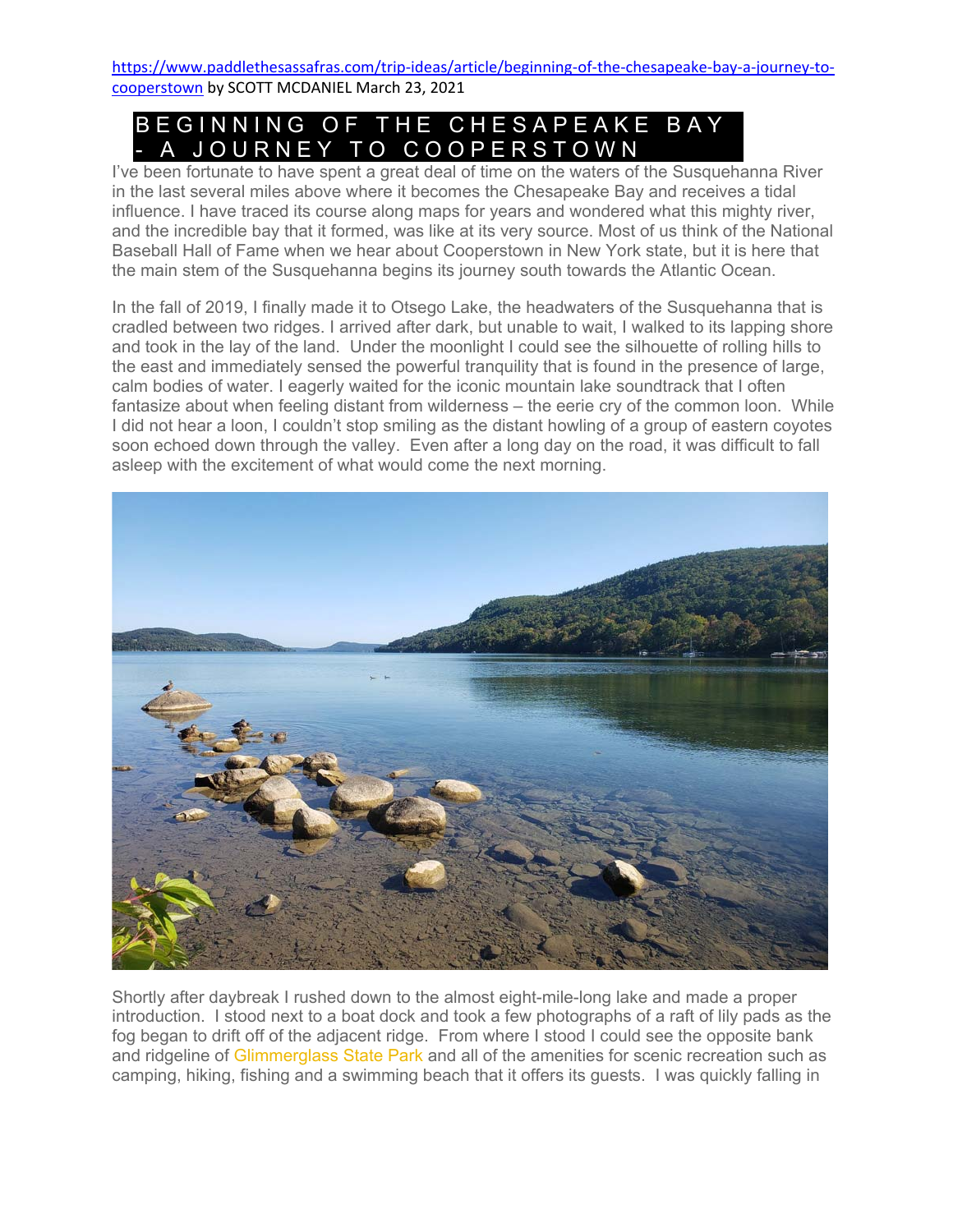## https://www.paddlethesassafras.com/trip-ideas/article/beginning-of-the-chesapeake-bay-a-journey-tocooperstown by SCOTT MCDANIEL March 23, 2021

love with this beautiful lake landscape but knew that what I had come to see was to be found just a short drive to the south.



As I drove, I couldn't help but note the quaint, mainstreet-community feel of Cooperstown and all of the wonderful small businesses, restaurants, and tourism opportunities for visitors of all kinds. Unfortunately, I couldn't stay long enough to enjoy it properly so I kept my eyes on the special waterway that I had come to make my acquaintance with. I parked and walked down to a small waterfront park named after a noted geological feature, Council Rock. I walked to the shore of the lake where a large, painted arrow points to true north and gazed out at the ninefoot-wide Council Rock boulder which breaks above the flat lake waters. This historic spot is reported to have been a meeting place for the Iroquois Indians prior to colonization by Europeans.